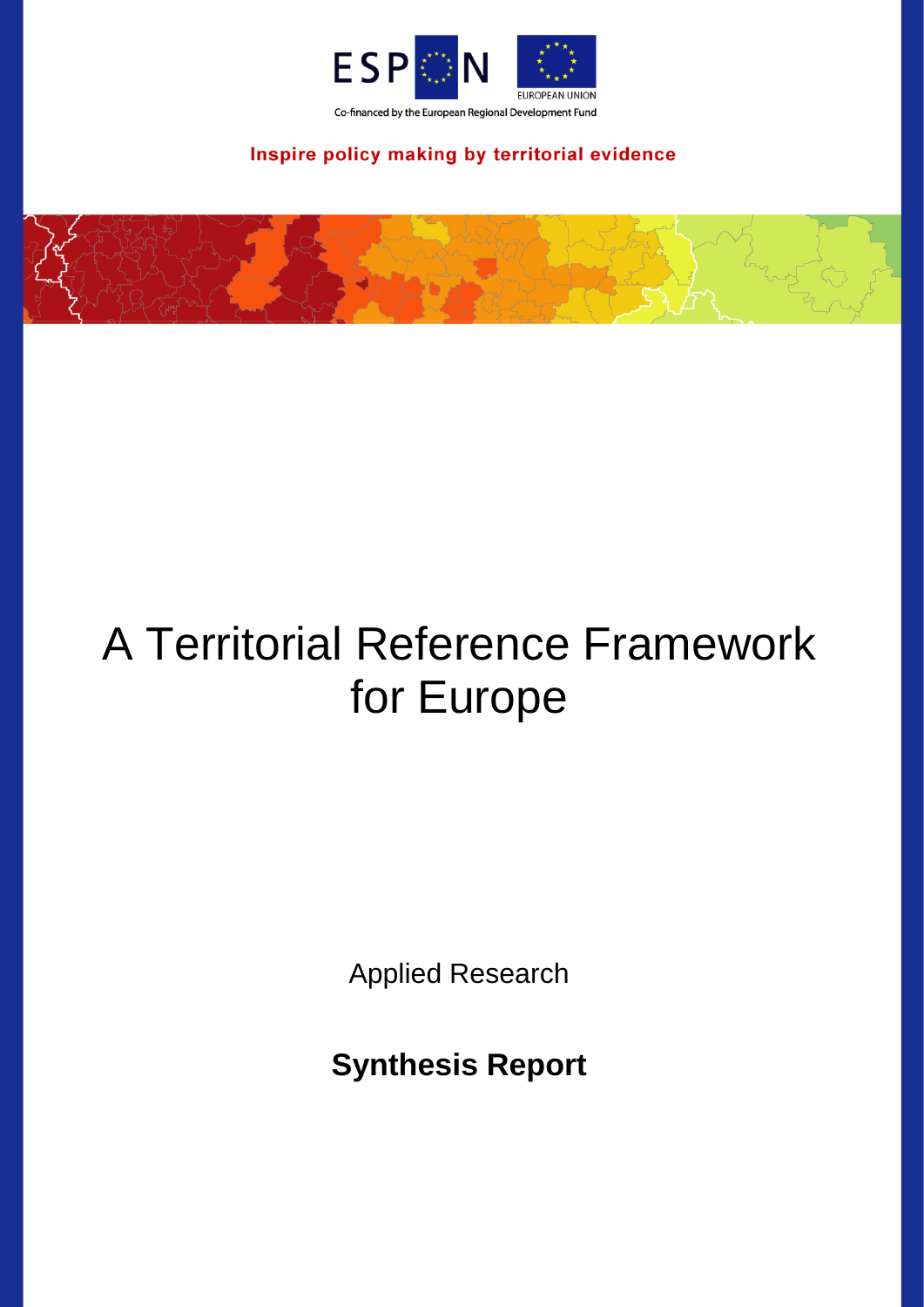## **Synthesis Report**

This applied research activity is conducted within the framework of the ESPON 2020 Cooperation Programme.

The ESPON EGTC is the Single Beneficiary of the ESPON 2020 Cooperation Programme. The Single Operation within the programme is implemented by the ESPON EGTC and co-financed by the European Regional Development Fund, the EU Member States and the Partner States, Iceland, Liechtenstein, Norway and Switzerland.

This delivery does not necessarily reflect the opinion of the members of the ESPON 2020 Monitoring Committee.

### **Authors**

Andreu Ulied, Laura Noguera, Oriol Biosca, Dubravka Kruljac, MCRIT - Multicriteri Kai Bohme, Maria Toptsidou,Christian Lüer, Spatial Foresight Fabian Zuleeg, Alison Hunter, Marta Pilati, European Policy Center Roberta Capello, Roberto Camagni, Andrea Caragliu, Politécnico di Milano

### **Advisory Group**

Project Support Team: Jácek Szlachta (Warsaw School of Economics), Chair of the Strategic Advisory Forum, Marjorie Jouen (Jacques Delors Institute), Co-chair of the Strategic Advisory Forum ESPON EGTC: Gavin Daly (Project Expert), György Alfoldy (Financial Expert)

To cite this report:

ESPON, 2019, "European Territorial Reference Framework: Synthesis Report", ESPON 2020 Programme, Luxembourg, www.espon.eu/etrf.

Information on ESPON and its projects can be found on [www.espon.eu.](https://www.espon.eu/)

The web site provides the possibility to download and examine the most recent documents produced by finalised and ongoing ESPON projects.

### © ESPON, 2019

Printing, reproduction or quotation is authorised provided the source is acknowledged and a copy is forwarded to the ESPON EGTC in Luxembourg.

Contact: [info@espon.eu](mailto:info@espon.eu)

ISBN: 978-99959-55-95-3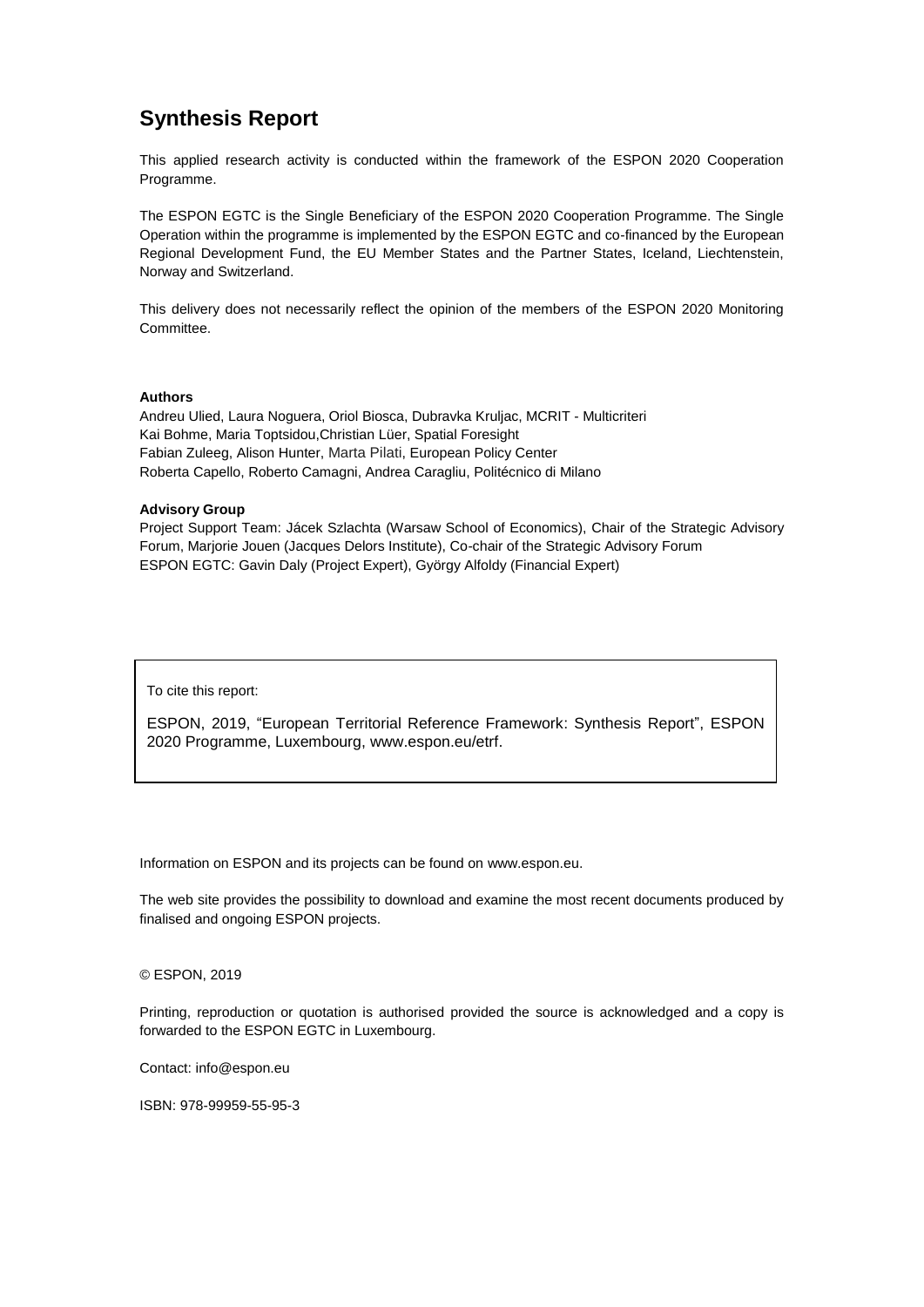**Synthesis Report**

## A Territorial Reference Framework for Europe

Version 26/06/2019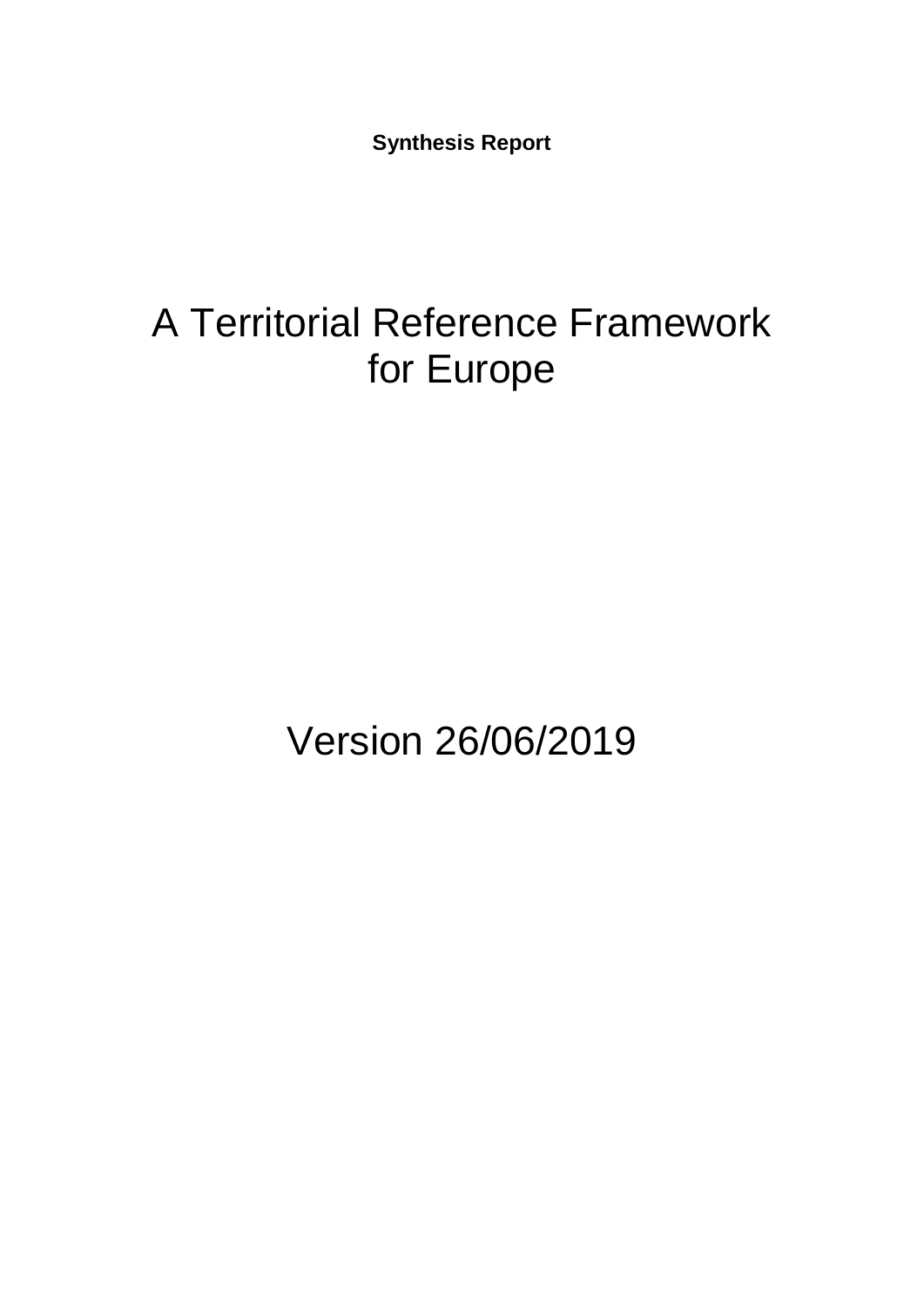## **Table of contents**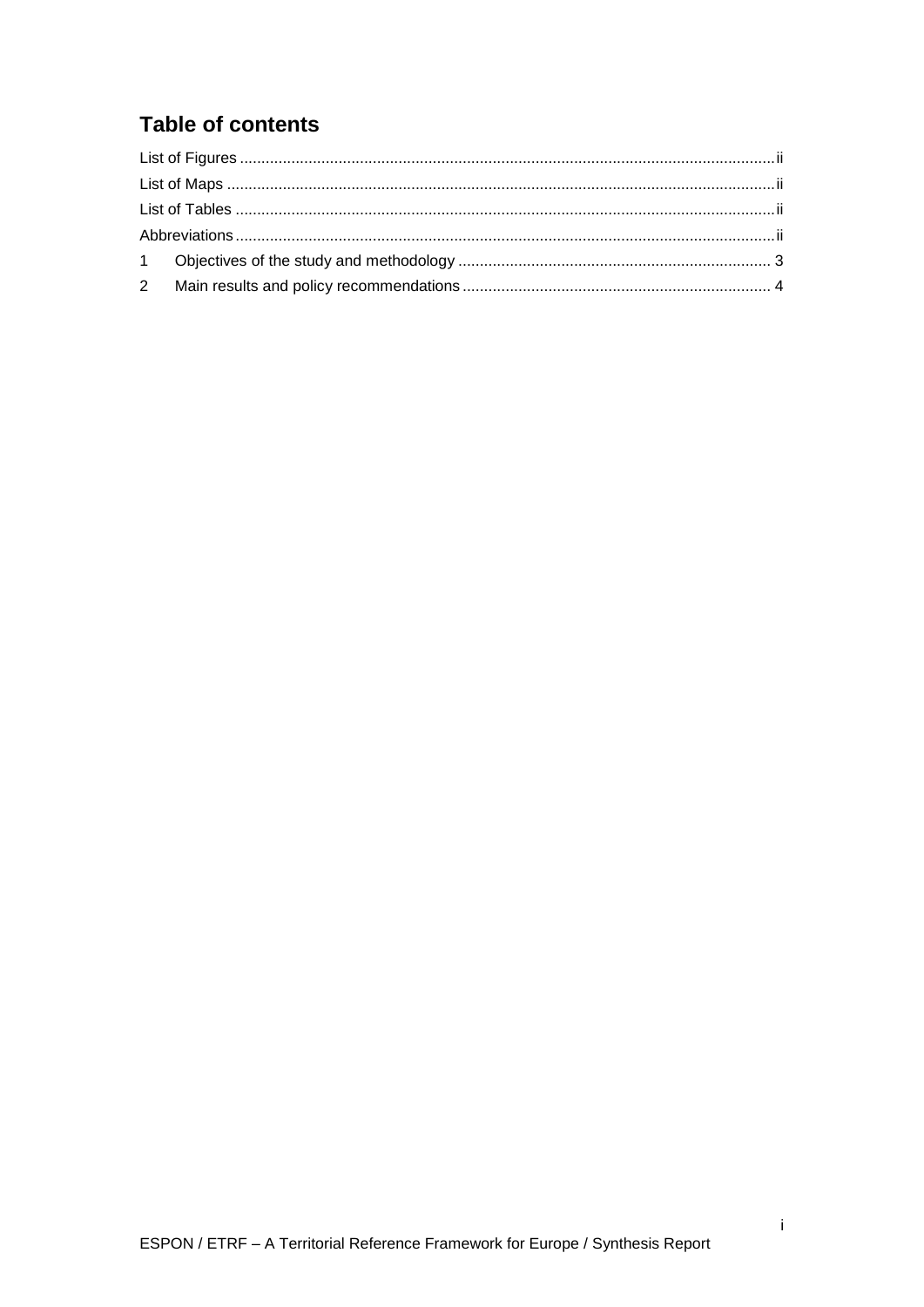## **Abbreviations**

| CEF             | <b>Connecting European Facility</b>                             |
|-----------------|-----------------------------------------------------------------|
| CLLD            | <b>Community-Led Local Development</b>                          |
| EС              | <b>European Commission</b>                                      |
| <b>EGTC</b>     | European Grouping of Territorial Cooperation                    |
| EMU             | European Monetary Union                                         |
| ESDP            | European Spatial Development Perspective                        |
| <b>ESPON</b>    | <b>European Territorial Observatory Network</b>                 |
| EU              | European Union                                                  |
| EU              | European Union                                                  |
| <b>GDP</b>      | <b>Gross domestic Product</b>                                   |
| ITI             | <b>Integrated Territorial Investment</b>                        |
| <b>INTERREG</b> | <b>European Territorial Cooperation</b>                         |
| MFF             | <b>Multiannual Financial Framework</b>                          |
| NTCCP           | Network of Territorial Cohesion Contact Points                  |
| NUTS            | Nomenclature of Territorial Units for Statistics                |
| S3              | <b>Smart Specialisation Strategies</b>                          |
| SAF             | <b>Strategic Advisory Forum</b>                                 |
| TA 2020         | Territorial Agenda 2020                                         |
| TA 2020+        | Territorial Agenda 2020 post-2020                               |
| TAEU            | Territorial Agenda of European Union                            |
| TEN-T           | <b>Trans-European Transport Networks</b>                        |
| <b>TFTAEU</b>   | Task Force for the Renewal of the Territorial Agenda for the EU |
| TIA             | <b>Territorial Impact Assessment</b>                            |
|                 |                                                                 |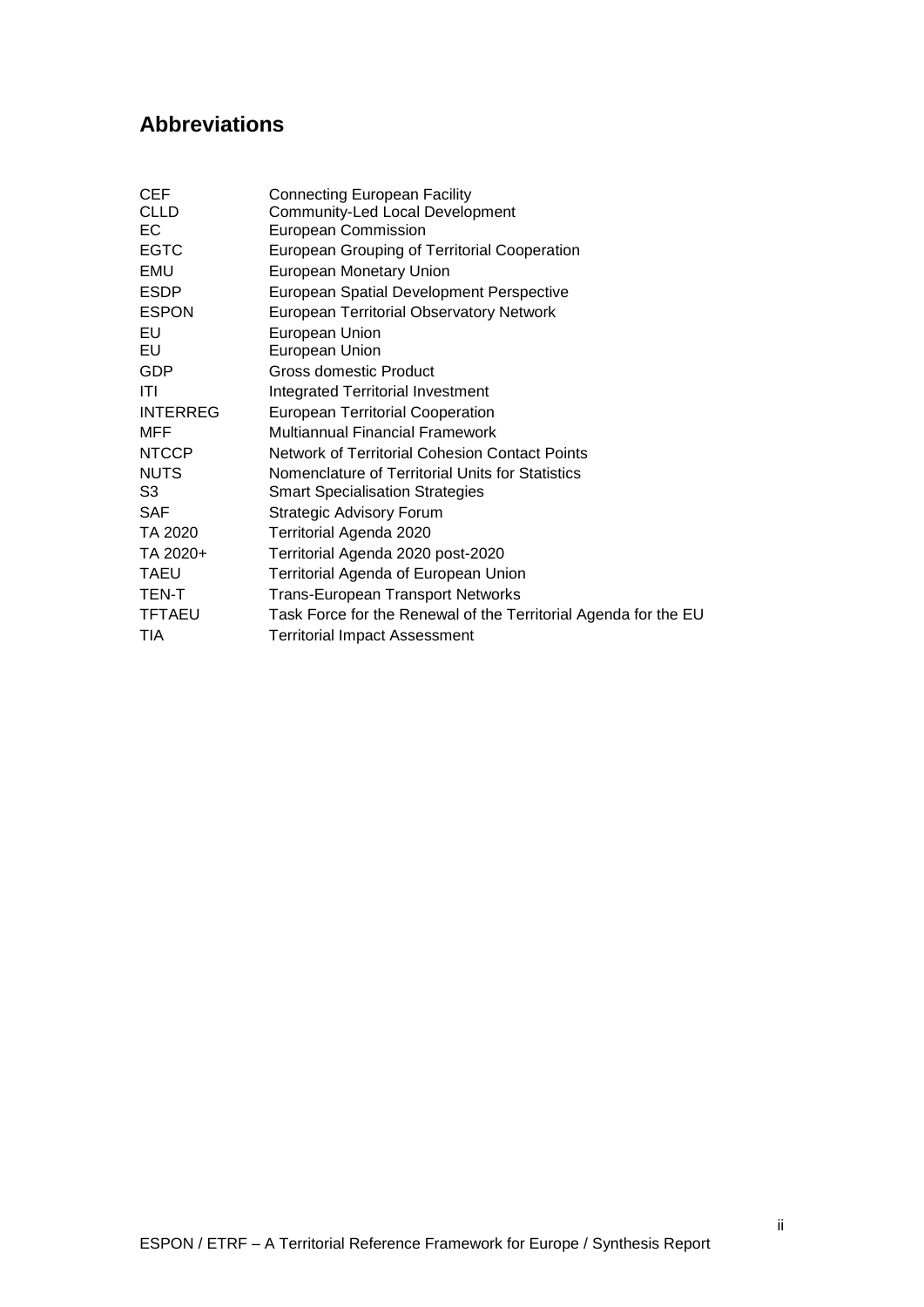### <span id="page-5-0"></span>**1 Objectives of the study and methodology**

The objective of the ESPON European Teritorial Reference Framework (ETRF) project is to develop a territorial reference framework for Europe to inform and guide, with relevant territorial evidence and policy insights, the intergovernmental process preparing a new Territorial Agenda for Europe post-2020 (TA2020+). The TA2020+ is forseen to be adopted during the German Presidency of the European Council in 2020 to replace the *'Territorial Agenda of the European Union 2020 - Towards an Inclusive, Smart and Sustainable Europe of Diverse Regions*' adopted during the Hungarian Presidency of the European Council 2011. The Territorial Agenda 2020 (TA2020) is an action oriented policy framework to support territorial cohesion in Europe through the integration of territorial dimension in European Union (EU) policy processes at all governance levels.

The territorial reference framework developed as part of the ETRF project is intended to provide a normative, long-term territorial development perspective, or vision, to assist in framing the political debate on the territorial dimension of all relevant post-2020 EU strategic policies and longer term cohesion goals, including TA2020+. The territorial reference framework has been arrived at using advanced quantitative and qualitative scenario methods and a wide-ranging pan-European deliberative participatory process with policy actors at all scales over a period of eighteen months between November 2017 and May 2019. A wider range of expert stakeholders, institutions and networks have also been engaged in this process, including the Joint Research Centre of the European Commission, the Committee of Regions, and the European Parliament. As part of this process the ETRF project engaged directly with the Task Force for the Renewal of the Territorial Agenda for the EU (TFTAEU) established by the Network of Territorial Cohesion Contact Points (NTCCP) under the auspices of the rotating 'Trio Presidencies' of Bulgaria, Austria, Bulgaria and Romania.

Over the study period a number of key outputs has been delivered. These include an extensive literature review, trends analysis, design of strategic policy scenarios and their assessment through an econometric model (MASST3), and the formulation of policy pathways for the future. At the core of this effort, the study team has been supported by the Strategic Advisory Forum (SAF), comprising 15 experts in territorial development who met five times over the study period. The aim of this deliberative process was also to develop and recommend workable and realistic mid-term policy proposals for the governance of TA2020+ as a means towards the achievement of the longer-term territorial development perspective which could be adopted as part of TA2020+. As part of this engagement a range fo discussion papers were prepared as inputs to the regular NTTCP and meetings of Director General's responsible for Territorial Cohesion.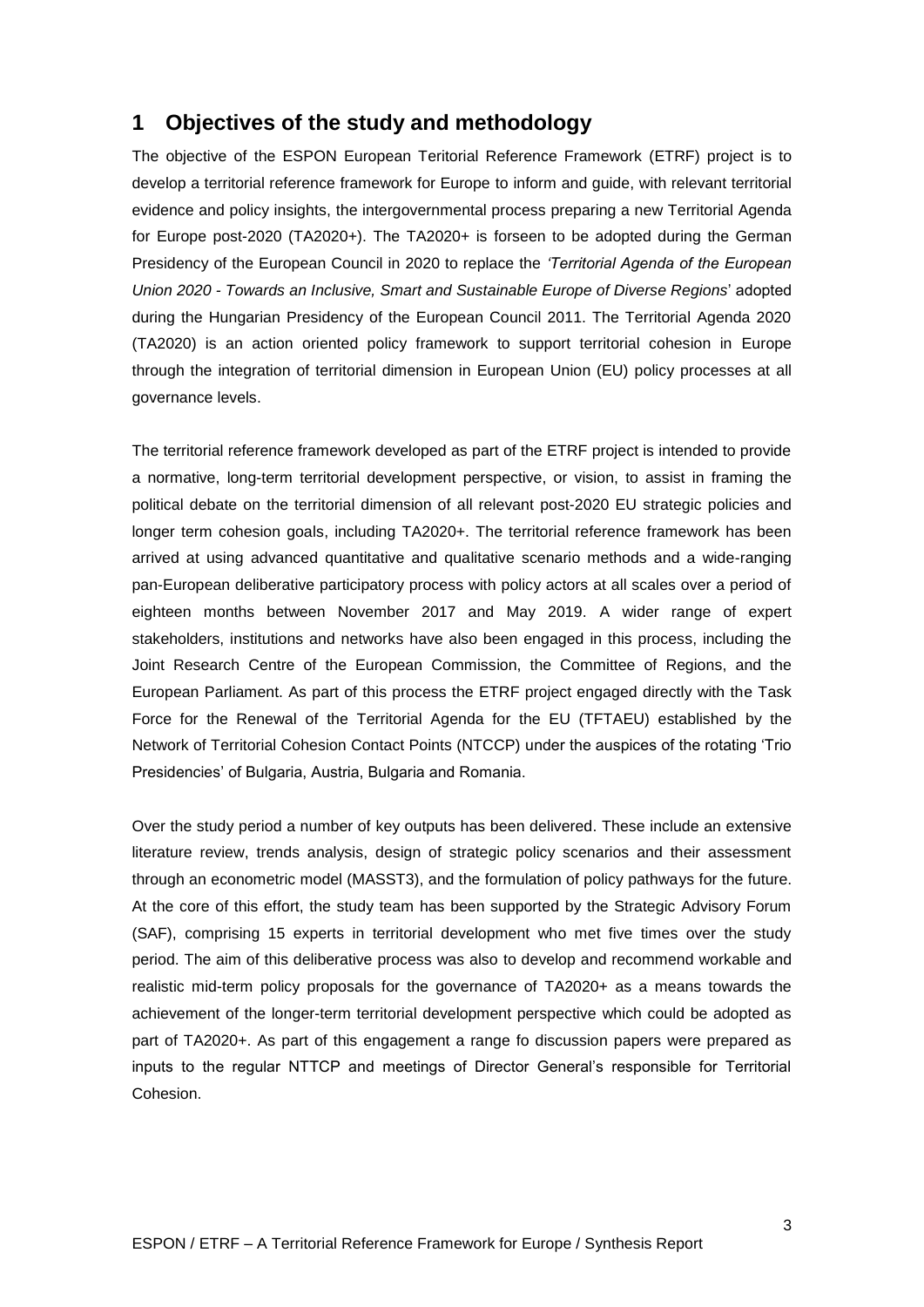## <span id="page-6-0"></span>**2 Main results and policy recommendations**

The study has established a number of justifications for the renewal of the current Territorial Agenda.

- The current Territorial Agenda was developed in 2011 during a very different social, economic and political context, and needs to be updated according to current challenges and prospects. The evolution of growth and disparities, population dynamics and environmental risks is being felt differently in different geographical areas. In addition, trends linked to globalisation and emerging technologies influence the prospects, challenges and opportunities which different places face, in very different ways. In this context, generic, one-size-fits-all policy responses are inadequate.
- A number of long-term and sectorial roadmaps have been developed at the European and Member State levels, many for the 2050 horizon. By aligning these with the Territorial Agenda for the post 2020 period, there is an opportunity to better position territorial governance and spatial development dimensions within these forward-looking reflections.
- There are significant research resources and expertise on territorial matters (such as provided by ESPON, a key European spatial planning monitoring network, and other European institutions and programmes) which offer an excellent basis for the TA2020+. Improved strategic connectivity of these resources offers a unique opportunity to generate fresh momentum for the future Territorial Agenda, and to champion the territorial dimension of European policy making
- Recent political interest in geographically targeted analysis for policy making has been highlighted through important topics such as "geographies of discontent", inner peripheries, and places left behind. However, this analysis is too often confined to expert communities and not sufficiently embedded in policy debates – at all levels about Europe's future. The TA2020+ can offer a live framework for action in this context.

In keeping with the spirit and momentum behind the expert deliberative process carried out in the ESPON ETRF project, especially through the role of the Strategic Advisory Forum, it is suggested that the process of drafting the TA2020+ should be based on an open participatory/consultation process. This could increase visibility and support for the value of territorially-focused analysis and policy making to address the opportunities and challenges facing Europe.

The study identified three key challenges, with a territorial dimension, facing Europe, which can be summarised as:

• **Fragmentation risks**: social, economic and political fragmentation have profound spatial implications across neighbourhoods, cities, regions and countries, and demand spatially sensitive (and tailor made) policy responses**.**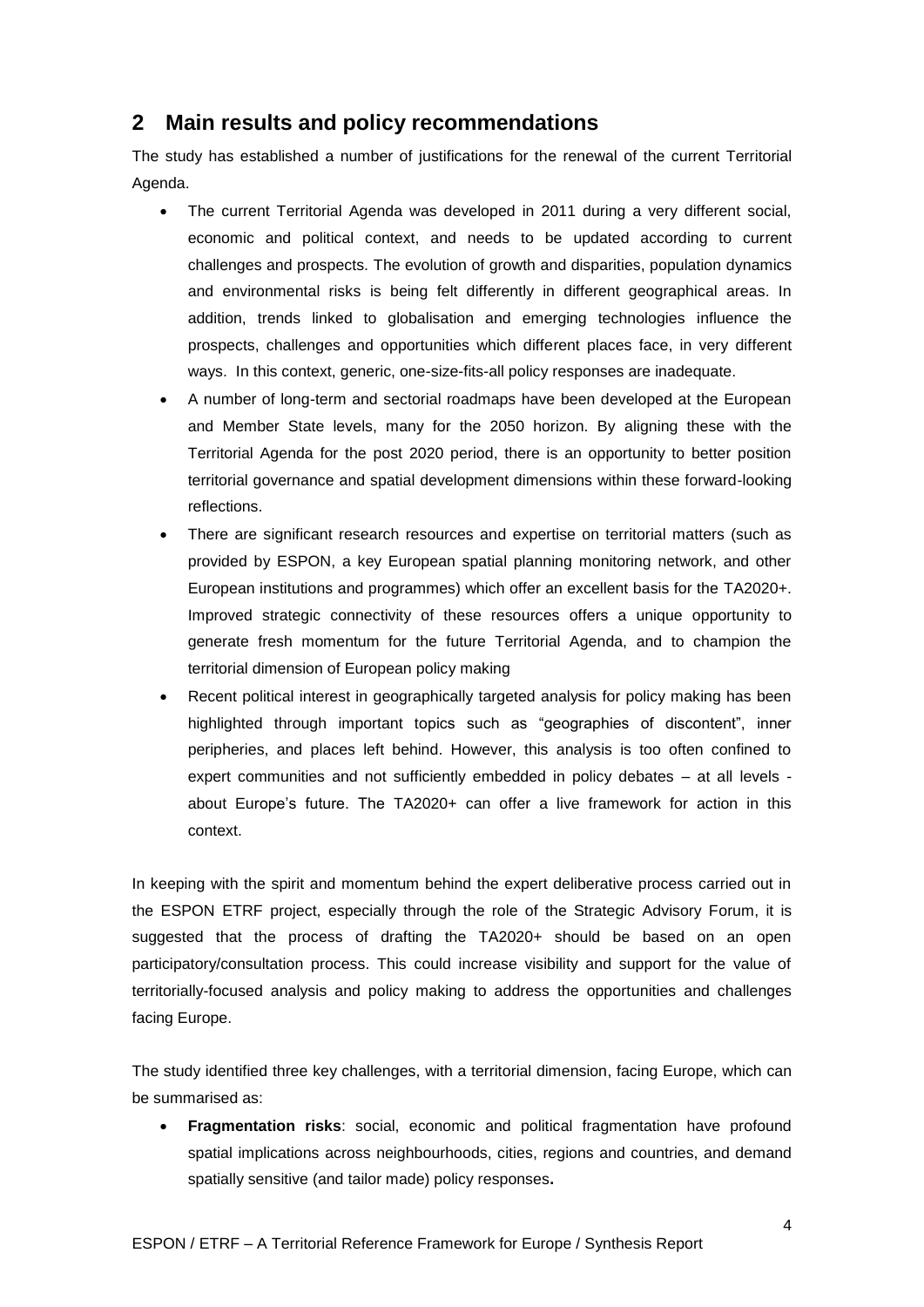- **Growing interdependencies:** the positive and negative spill-overs and externalities of developments in one place imply effects in and on other places, and demand a wider geographical perspective of policy decisions.
- **Functional mismatch at all scales:** the mismatch between the impacts of economic and societal developments and the geographical jurisdictions of decision making creates challenges of efficiency and legitimacy in political institutions and demands territorial governance reforms and/or more territorial cooperation at all scales and sectors.

The study's literature review supports the view that future trends will exacerbate the abovenoted challenges. This is likely to increase citizens' perceptions of uncertainty and feelings of vulnerability, within an environment of so-called 'pervasive uncertainty'. A significant component of the study analysed key, selected trends with strong territorial dimensions. Insights from this analysis include:

- The post 2008 reversal of the economic growth and convergence process has seen Europe experiencing less growth than before, while disparities have increased. These disparities exist between regions in the same country, between urban and rural municipalities in the same region and between neighbourhoods in the same city. Disparities are income-based, but also relate to social and cultural diversity, as well as access to knowledge (e.g. digital exclusion). Our analysis points to a continuation of this trend at least during the next decade with growing evidence of a clear geographical dimension to disparities across Europe. Fragmentation can be detected in, for example, sparsely populated rural areas, industrial areas in decline and peripheral regions and countries. Improved analysis and evidence of the territorial dimension of these changes would support better policy making (at all scales and levels)
- How different stakeholder groups respond to trends seems to be closely aligned to the three territorial challenges noted above. For example, the challenge of a 'functional mismatch' (between the impacts of economic and societal developments and the geographical jurisdictions of decision making) is manifested in poor / ineffectual governmental responses to issues such as cross-border flows (e.g. of people or finances). This also constrains the capacity of governments to anticipate risks and opportunities which, in turn, can be linked to citizens' perceptions of governmental loss of 'control'. The rise of nationalist and populist politics often takes root in places where this perceived loss of control is a strong or growing narrative.
- European cities will most likely become more economically interconnected and interdependent, while at the same time they face risks of internal socioeconomic fragmentation. Governance challenges may arise as a consequence. There is a need to better understand the longer-term dynamics of, and influences on, the changing nature of Europe's urban geographies through aligning efforts across the EU to better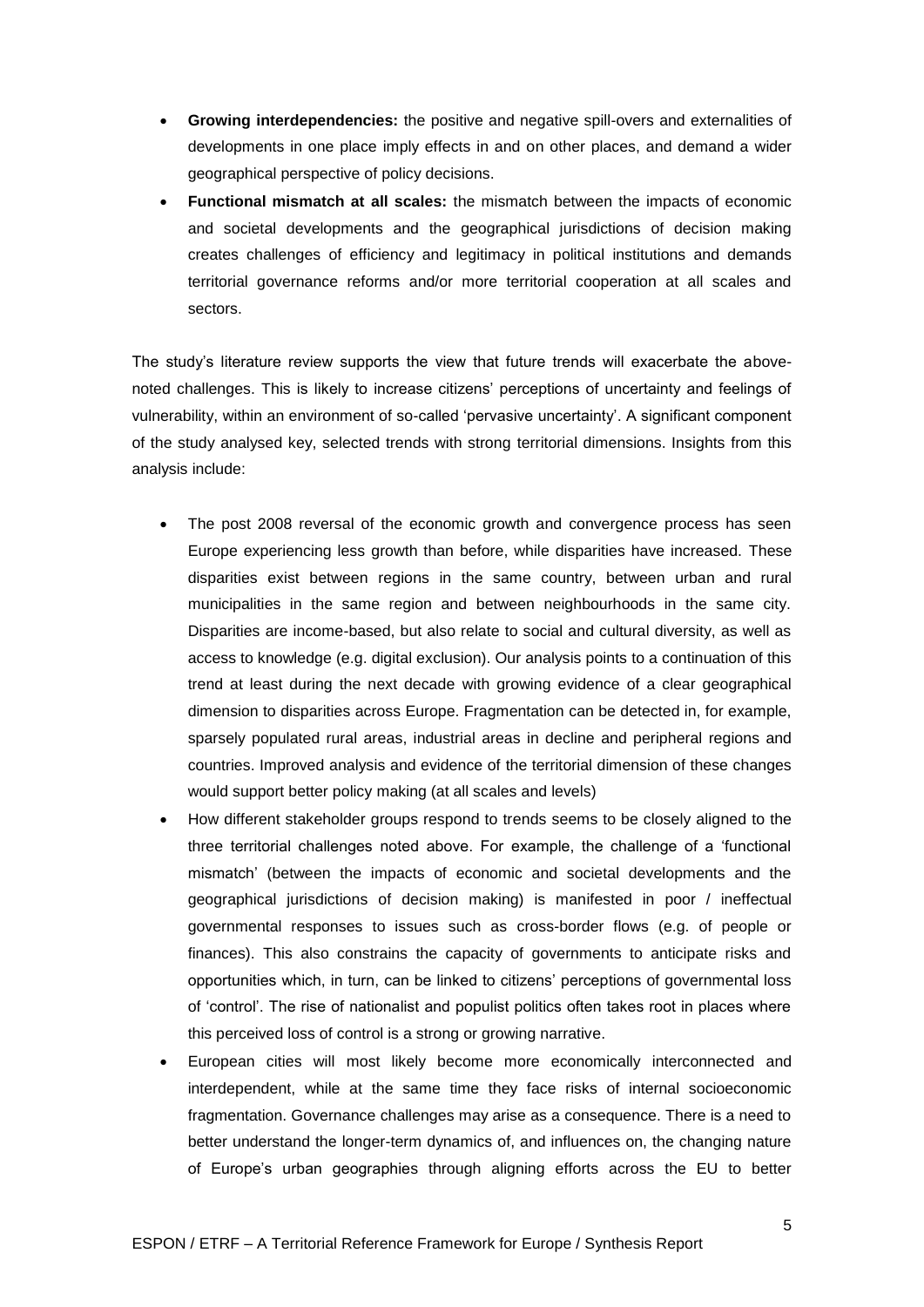understand how these geographies (and spillover effects) are evolving from a territorial perspective.

• Both the challenges and trends analysis noted above have significant implications for EU policy and funding. The European Structural and Investment Funds (ESIF) which represent the largest investment item of the EU Budget are a significant funding source, especially for the EU's less developed regions and countries. However, their overall impact in promoting sustainable growth has been contested not least since the crisis period. This includes uncertainty concerning whether investment has supported their ambitions towards becoming more productive and competitive regional economies. In a context of growing disparities, the specific benefit of ESIF remains unclear. This underscores the need for improved territorial sensitivity in both generating relevant policy responses and in understanding the impact of policy responses.

The study's significant focus on trends analysis through a territorial 'lens' identified that Europe is experiencing more political fragmentation and disintegration as well as more diversity, an increase in disparities and a more general growth in discontent (as manifested in a rise of nationalist and Eurosceptic politics, a fear of the impacts of globalisation and negative perceptions related to migration). The importance of these issues in influencing Europe's future is gaining more attention. However the value of a more spatially-focused narrative has yet to gain any significant positioning in the wider debate about the future of Europe i.e. there is a gap between the EU's recognised territorial challenges and the application of geographically focused solutions in addressing these challenges.

A more placed-based and 'bottom-up' orientation offers a route to generating improved policy analysis and solutions. Too often, the future of Europe (and the EU's post-2020 MFF) debates have a 'top-down' orientation, which overlook the everyday realities of citizens, towns and communities. The territorial deficit in the current debate will most likely impact on the direction of policy decisions, with a strong risk that the territorial dimension becomes further side-lined and overlooked in the contribution it can make to effective policy making. The report recognises that the TA 2020+ has an opportunity to fill this void and to facilitate a more strategic and coordinated approach to mainstreaming territorially-focused messaging at all levels across Europe.

The study identified four future scenarios (muddling through, enabling cooperation, new territorialities and post-territorialities) which provided stimulus for a rich dialogue as part of the deliberative process underpinning the study's method, as well as offering a strong focus for analysis. Scenarios are not considered alternatives, but "horizons" which offer possible evolutions. Through the analysis, the scenarios focused on territorial governance and new political geographies, inspired by recent policy-oriented scenarios developed for Europe.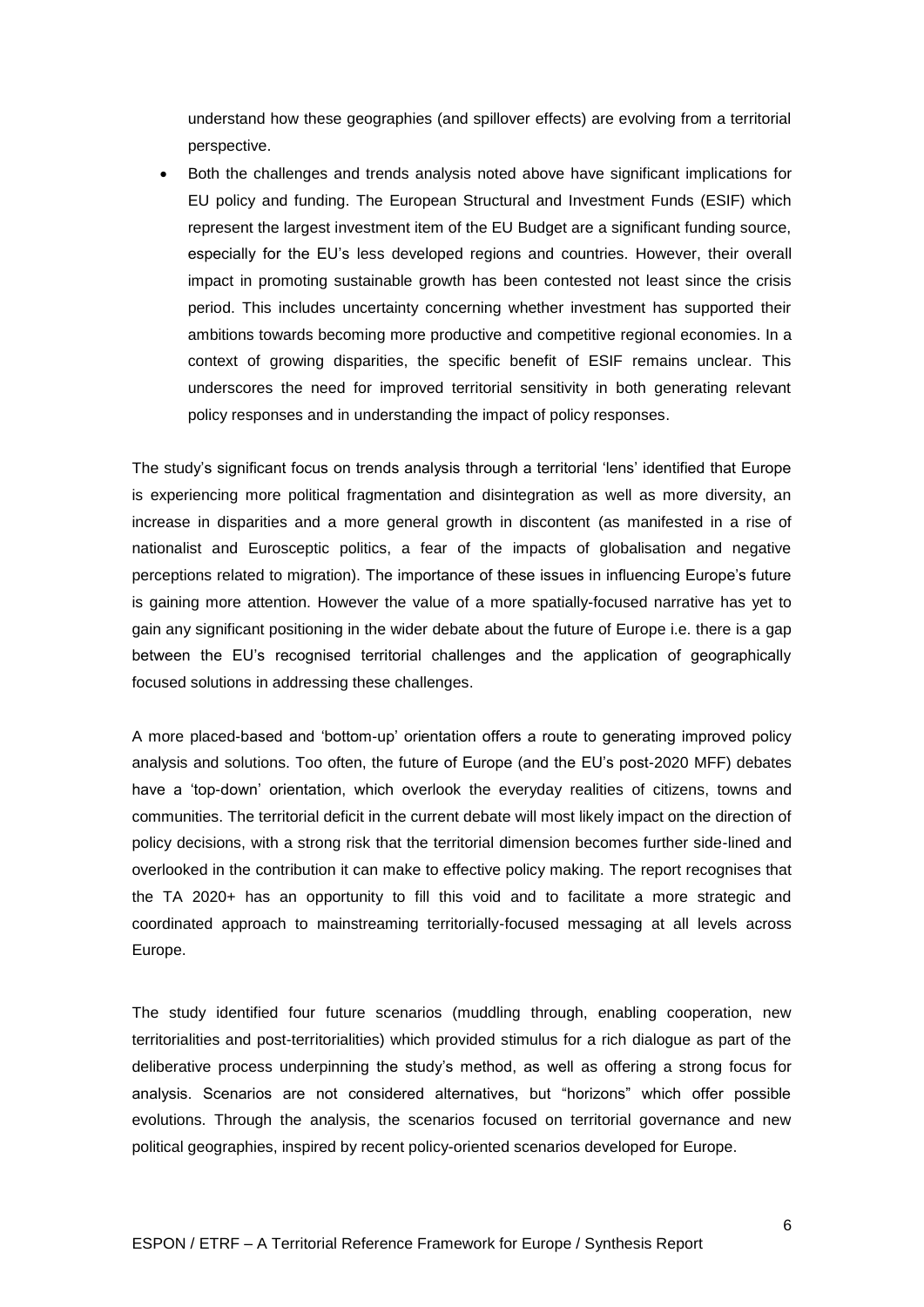From the period until 2050, the study proposes that Europe will traverse a pathway which is initially characterised by a muddling through orientation before shifting to an enabled cooperation setting. Econometric modelling was applied to these two scenarios with the aim of subjecting them to further scrutiny and to review possible evolutions / outcomes in relation to Europe's territorial future. The "Muddling through" scenario is characterised by governments at all levels reacting to unpredictable changes and having limited capacity or consensus across countries to strengthen approaches to dealing with challenges or even crises. While this is likely to limit the extent to which strategic cooperation takes place, actions will be taken and commitments made to address some of the challenges linked to (for example) territorial fragmentation.

In the longer-term (to 2050) there is scope for Europe to follow a more positive and cohesive pathway, leading to an environment of enabled cooperation underpinned by a more flexible process of integration. This outcome is based on Europe moving beyond existing approaches to cooperation (for example, as is currently seen in models and systems like Common markets and Custom Unions). Moving from "Muddling through" to enhanced cooperation implies that – over time – Europe sustains and strengthens multiple routes to territorial cooperation. This could see an acceleration of the uptake of key cooperation models – at all European levels and scales. Some of these approaches exist today, such as macro regional strategies and Integrated Territorial Investments. The strengthening of these tools will require to be driven by shared principles (such as self-governance and subsidiarity) and good quality of government and governance.

The various sources of evidence gathering and analysis underpinning the study also pointed to the following key directions, which have important implications for Europe's territorial future:

- "New territorialities" will emerge with no / soft borders and with a stronger orientation towards networked organisational and governance structures. Over time, these structures are expected to replace hierarchical and silo-driven models of governance.
- Increasingly, there will be pressure on Europe to reinvent democracy in the "society of networks". Political legitimacy will be challenged by trends and outcomes which will 'reshape' the boundaries of Europe's economic, social and territorial spaces**.** This, in turn, will challenge more traditional (and geographically-anchored) political principles attached to territoriality such as "national sovereignty", "subsidiarity" and "local selfgovernance".
- Navigating a pathway towards sustainable and successful cooperation across Europe will require a significant shift (in terms of commitment, investment and implementation) among governments at all scales in Europe. Not only could this improve efficiency in the provision of public services but could also reinforce the legitimacy of democratic institutions and elected policy-makers.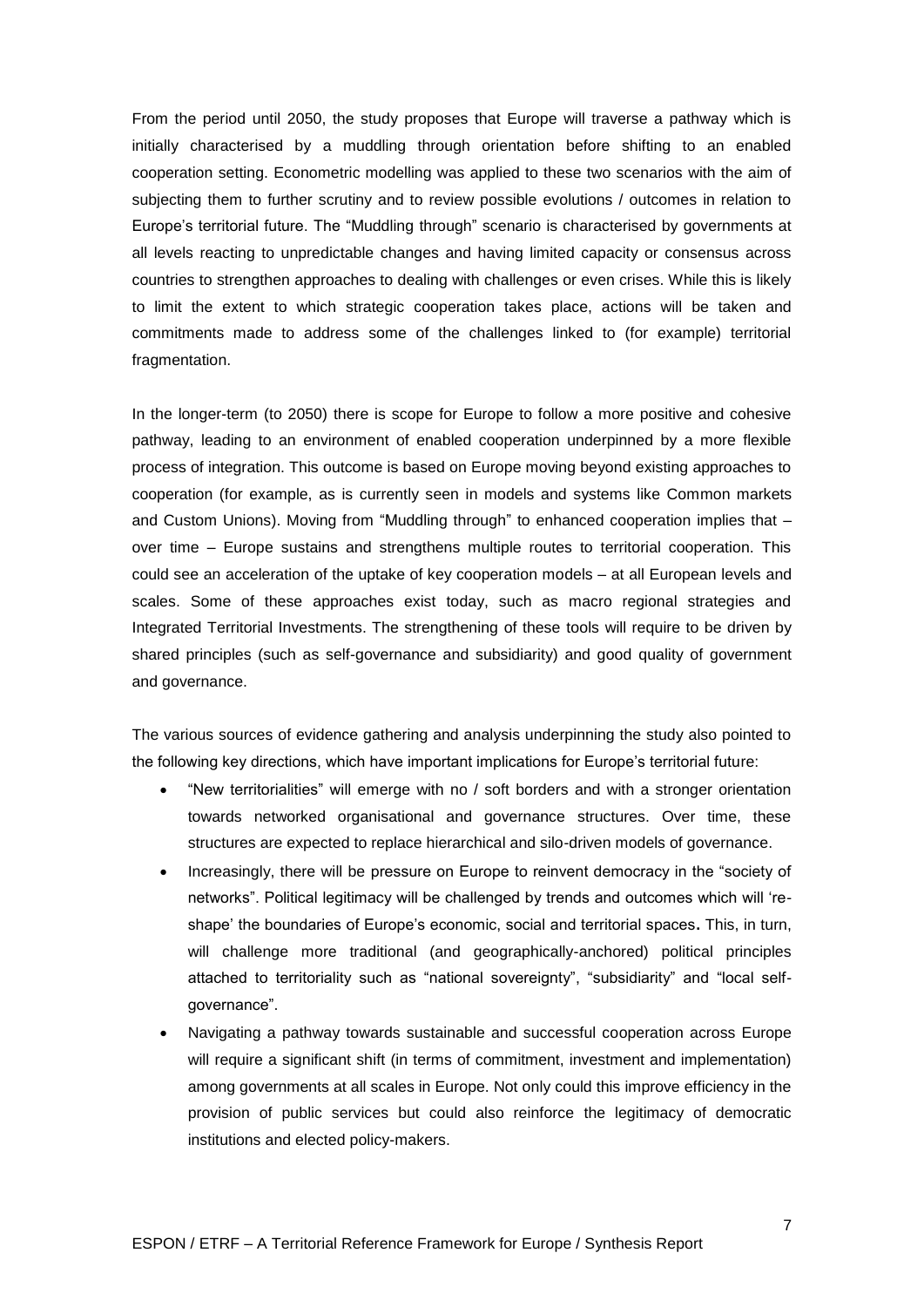In advancing from theory to action, the report offers concrete proposals for the TA 2020+. It offers a framework for action, built on: (a) a Europe-wide effort to generate bottom-up territorial visions, and (b) a revitalised cooperation agenda – across people, policies and places. This implies a more holistic perspective of cooperation aims, approaches and configurations. This will require a combination of initiatives which are driven by 'top-down' and 'bottom-up' approaches to cooperation. This TA 2020+ should be supported by an innovative policy framework which can incentivise engagement with activities, projects and initiatives to underpin a Europe-wide cooperation effort. An extensive range of examples are offered in the report's annexes which describe how cooperation efforts can be mobilised at all European levels, and across different types of actors. Furthermore, these examples can play a role in addressing the key challenges which have been detailed in the report, through the use of new and existing European policy measures.

The TA 2020+ should also focus on effective governance, both of its 'internal' support structures and in championing the need for reform of Europe's governance frameworks to facilitate a stronger territorial dimension to policy making and implementation.

This lies at the core of the ambition to bring the EU closer to its citizens. The TA 2020+ can play a significant role in driving the political leadership to underpin this effort.